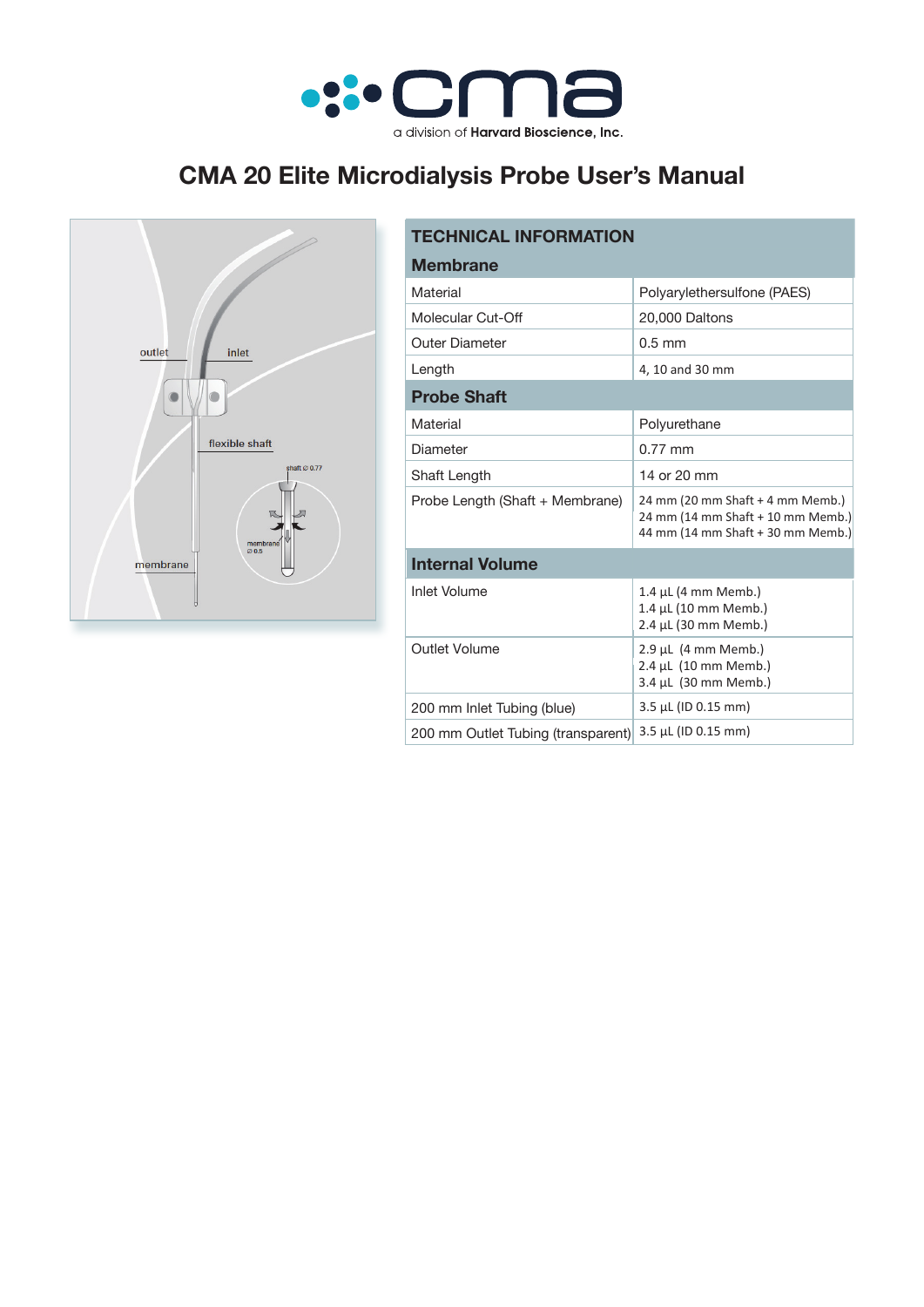| Instructions for CMA 20 Elite Microdialysis Probe for Subcutaneous and Peripheral Tissue Implantation |                                                                                                                                                                                                                                                                                                                                                        |  |
|-------------------------------------------------------------------------------------------------------|--------------------------------------------------------------------------------------------------------------------------------------------------------------------------------------------------------------------------------------------------------------------------------------------------------------------------------------------------------|--|
| 1.                                                                                                    | Connect the syringe to the inlet tube by using a tubing connector. To facilitate the handling of Tubing Adaptors,<br>they should be pre-soaked in ethanol for a minimum of 10 minutes.<br>Perfuse the probe with 10-12 µl/min in order to remove air. It is important that the probe is primed with perfusion fluid<br>before insertion in the tissue. |  |
| 2.                                                                                                    | Anesthetize the rat. Be sure to keep the animal's body temperature normal during the surgical procedure and the<br>wakening period, which can be achieved by using a homeothermic blanket                                                                                                                                                              |  |
| 3.                                                                                                    | Place the anesthetized animal on its ventral surface (see fig 2A).                                                                                                                                                                                                                                                                                     |  |
| 4.                                                                                                    | Make a small midline incision in the skin to expose the lobular adipose tissue between the scapulae (see fig 2A).                                                                                                                                                                                                                                      |  |
| 5.                                                                                                    | If securing with sutures, suture two threads in the muscle, approximately where the wings of the probe will be placed.                                                                                                                                                                                                                                 |  |
|                                                                                                       | If securing with cyanoacrylate glue, see step 8.                                                                                                                                                                                                                                                                                                       |  |
| 6.                                                                                                    | Hold the tissue with forceps while inserting the Introducer with split tubing into the adipose tissue (see fig 1B and 2A).                                                                                                                                                                                                                             |  |
| 7.                                                                                                    | Carefully remove the needle without removing the split tubing. It may be necessary to hold the tubing with forceps<br>(see fig $1C$ ).                                                                                                                                                                                                                 |  |
| 8.                                                                                                    | Insert the probe through the tubing (see fig 1D).                                                                                                                                                                                                                                                                                                      |  |
| 9.                                                                                                    | Carefully pull upwards and outwards on the split ends of the tubing to tear it apart and remove the tubing (see fig 1F).                                                                                                                                                                                                                               |  |



B. Insert the Introducer into the tissue to be studied.

C. Withdraw the needle without withdrawing the tubing.

D. Insert the CMA 20 Elite Microdialysis Probe through the tubing. Suture the probe to suitable tissue.

F. The CMA 20 Elite Microdialysis Probe is implanted. Inlet and outlet tubings are tunneled under the skin and secured, for example to the flags of the CMA/120 Awake Animal System tether.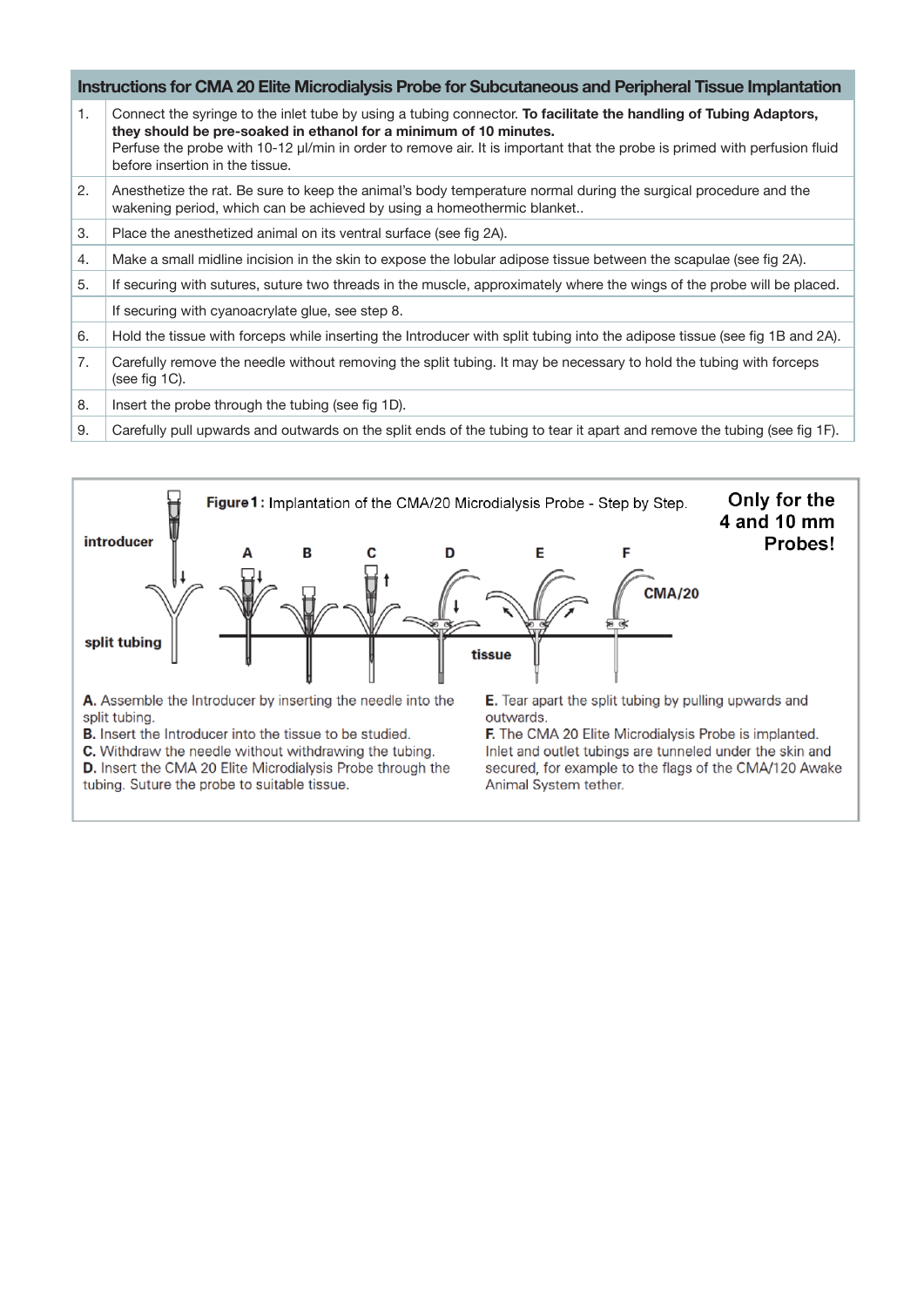## **Instructions for CMA 20 Elite Microdialysis Probe for Intravenous Implantation**

| 1.  | Place the anesthetized animal on its back with the tail towards<br>you (see fig 2B).                                                                                                                                                                                                                                                                                                                                                                                                                                                                                                                                                                                                                                                                                                                                                       |
|-----|--------------------------------------------------------------------------------------------------------------------------------------------------------------------------------------------------------------------------------------------------------------------------------------------------------------------------------------------------------------------------------------------------------------------------------------------------------------------------------------------------------------------------------------------------------------------------------------------------------------------------------------------------------------------------------------------------------------------------------------------------------------------------------------------------------------------------------------------|
| 2.  | Make a small incision in the skin over the pectoral muscle<br>on one side of the midline (see fig 2B). The large jugular vein<br>is easily seen in young rats, but in older animals it may be<br>concealed by fat. If so, make a blunt dissection to clear the fat<br>and connective tissue.                                                                                                                                                                                                                                                                                                                                                                                                                                                                                                                                               |
|     | NOTE: Do not attempt to isolate or handle the vein as it will constrict.                                                                                                                                                                                                                                                                                                                                                                                                                                                                                                                                                                                                                                                                                                                                                                   |
| 3.  | If securing with sutures, suture two threads in the muscle,<br>approximately where the wings of the probe will be placed.<br>Take care not to suture too deep into the pectoral muscle.                                                                                                                                                                                                                                                                                                                                                                                                                                                                                                                                                                                                                                                    |
|     | If securing with cyanoacrylate glue, see step 8.                                                                                                                                                                                                                                                                                                                                                                                                                                                                                                                                                                                                                                                                                                                                                                                           |
| 4.  | Lift the pectoral muscle with toothed forceps and insert the<br>Introducer with the split tubing through the pectoral<br>muscle into the vein (see fig 1B and 2B). The Introducer<br>should be inserted through the pectoral muscle at an angle of<br>about 10 degrees.                                                                                                                                                                                                                                                                                                                                                                                                                                                                                                                                                                    |
| 5.  | Carefully remove the needle without removing the split tubing.<br>It may be necessary to hold the tubing with forceps<br>(see fig 1C). Blood should seep back through the tubing,<br>which indicates that the tubing is in the correct position.                                                                                                                                                                                                                                                                                                                                                                                                                                                                                                                                                                                           |
| 6.  | Insert the probe through the tubing (see fig 1D). Perform this<br>operation quickly to avoid too much blood loss.                                                                                                                                                                                                                                                                                                                                                                                                                                                                                                                                                                                                                                                                                                                          |
|     | NOTE: The pectoral muscle will seal the vein around the probe. The<br>jugular vein does not need to be ligated in order to secure the probe.                                                                                                                                                                                                                                                                                                                                                                                                                                                                                                                                                                                                                                                                                               |
| 7.  | Secure the probe with sutures on both sides of the wing (see fig 1E).                                                                                                                                                                                                                                                                                                                                                                                                                                                                                                                                                                                                                                                                                                                                                                      |
|     | If securing with cyanoacrylate glue, place glue on the<br>underside of the probe wing and secure to the tissue.                                                                                                                                                                                                                                                                                                                                                                                                                                                                                                                                                                                                                                                                                                                            |
| 8.  | Carefully pull upwards and outwards on the split ends of the<br>tubing to tear it apart and remove the tubing (see fig 1F).                                                                                                                                                                                                                                                                                                                                                                                                                                                                                                                                                                                                                                                                                                                |
|     | NOTE: Do not tear against the tissue.                                                                                                                                                                                                                                                                                                                                                                                                                                                                                                                                                                                                                                                                                                                                                                                                      |
| 9.  | To protect the probe tubing from damage by the animal, tunnel<br>the inlet and the outlet tubing under the animal's skin to a<br>point at the skull, nape of the neck or midline of the back. To<br>do so, first make an incision through the skin at the desired<br>exit point. Then insert a cannula of appropriate length and<br>diameter (or hemostatic forceps) through the incision. Push<br>the cannula under the skin to the CMA 20 Elite implant site.<br>Insert the ends of the probe inlet and outlet tubing and gently<br>push them through the cannula (see fig 3).<br>Removing the cannula from the direction it was inserted will<br>exteriorize the probe tubing at the desired site. Secure the<br>exteriorized probe tubing and close both incisions. It is<br>advisable to use some type of secured cover or harness to |
|     | prevent the animal from damaging the exteriorized tubing.                                                                                                                                                                                                                                                                                                                                                                                                                                                                                                                                                                                                                                                                                                                                                                                  |
| 10. | Connect the blue inlet tubing to the CMA 402 or CMA 4004<br>Microdialysis Pumps (via the swivel). Start the pump on 8-10<br>µL/min. Observe the transparent outlet tubing to make sure<br>that liquid is flowing. Proceed flushing for approximately 3-5<br>minutes to remove air bubbles.                                                                                                                                                                                                                                                                                                                                                                                                                                                                                                                                                 |
| 11. | Before connecting the outlet tubing, reduce the flow rate to<br>operational flow rates, usually 1-5 µL/min.                                                                                                                                                                                                                                                                                                                                                                                                                                                                                                                                                                                                                                                                                                                                |
| 12. | For further set up instructions, see CMA 120 System for Freely<br>Moving Animals, User's Manual.                                                                                                                                                                                                                                                                                                                                                                                                                                                                                                                                                                                                                                                                                                                                           |
| 13. | After the experiment, cut the sutures and remove the probe.                                                                                                                                                                                                                                                                                                                                                                                                                                                                                                                                                                                                                                                                                                                                                                                |
|     |                                                                                                                                                                                                                                                                                                                                                                                                                                                                                                                                                                                                                                                                                                                                                                                                                                            |

**NOTE:** Once wetted it is recommended that the probe membrane should remain wet.

#### Figure 2: A. Implantation in adipose tissue.







Figure 3 Tunnel the tubing of the CMA 20 Elite Micro-<br>dialysis Probe under the skin to the skull and secure.